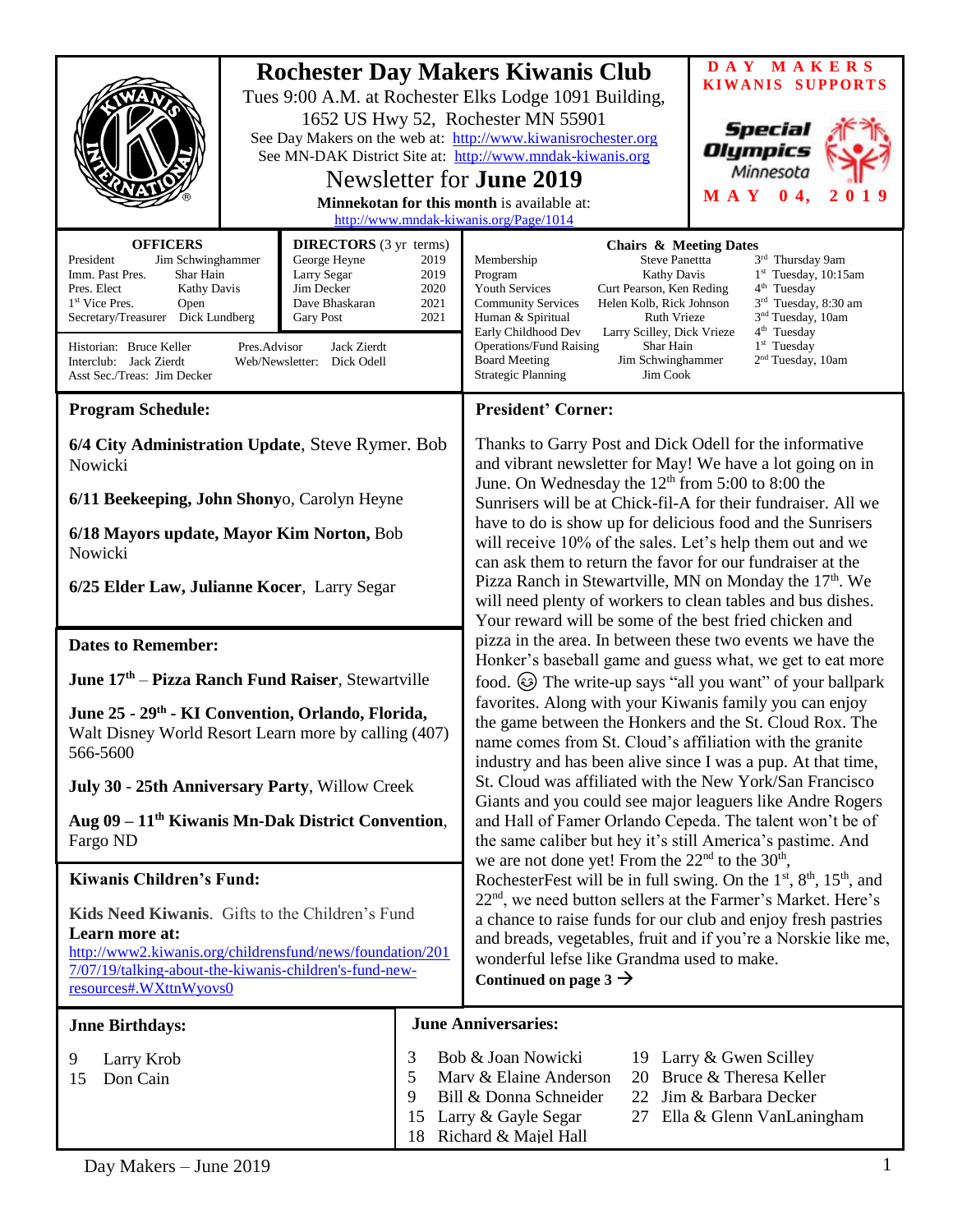| Secretary/Treasurer's Report - 05/14/2019                                                                                                                                                                                                                                                                                                                                                                                                                                                                                                                                                                                                        | <b>Secy/Treas Report: (Continued)</b>                                                                                                                                                                                                                                                                                                                                                                                                     |  |
|--------------------------------------------------------------------------------------------------------------------------------------------------------------------------------------------------------------------------------------------------------------------------------------------------------------------------------------------------------------------------------------------------------------------------------------------------------------------------------------------------------------------------------------------------------------------------------------------------------------------------------------------------|-------------------------------------------------------------------------------------------------------------------------------------------------------------------------------------------------------------------------------------------------------------------------------------------------------------------------------------------------------------------------------------------------------------------------------------------|--|
| <b>May Board Meeting Summary</b><br>The board discussed doing a Reading Oasis/Reading<br>Nook at Pinewood School. If approved, funding will<br>have to be in the 2019/2020. We will have an off-site                                                                                                                                                                                                                                                                                                                                                                                                                                             | asset to the club. The committee would like to give this<br>prospect a temporary break on dues for an incentive to<br>join. The board voted to forgive this prospective member's<br>dues for the first four quarters of his membership.                                                                                                                                                                                                   |  |
| club meeting at Shorewood on July 16th.<br>The board again discussed using the clubs K\$<br>contribution to cover, or partially cover, our \$580<br>2018/2019 budget obligation for the Kiwanis<br>Children's Fund. No action was taken.                                                                                                                                                                                                                                                                                                                                                                                                         | <b>Operations/Social Media/Web Site/Fund Raising-Need</b><br>four volunteers to help with the upcoming Plant Sale.<br>Volunteers are also needed to sell Rochester Fest buttons<br>at the Farmers Market.<br><b>Program-</b> One open date on June 11. The committee is<br>asking if the club should meet on July 2. No action was<br>taken.<br>Youth Services- The three Century High School<br>scholarships will be awarded this month. |  |
| The Nominating Committee has two nominees for<br>2019/2020 incoming Directors: Bruce Keller and Larry<br>Scilley. The committee is continuing to recruit<br>nominees for President Elect and Vice President.                                                                                                                                                                                                                                                                                                                                                                                                                                     |                                                                                                                                                                                                                                                                                                                                                                                                                                           |  |
| The budget is on hold, nothing to report at this time.<br>The budget will be available next month. (rjo)                                                                                                                                                                                                                                                                                                                                                                                                                                                                                                                                         | <b>Richard E. Lundberg, Secretary</b>                                                                                                                                                                                                                                                                                                                                                                                                     |  |
| The board discussed selecting delegates to the 2019<br>Minnesota-Dakotas District Convention to be held in<br>Fargo August 9-11. At this time, Dick Odell, Jim<br>Schwinghammer, Jack Zierdt, and Judy Zierdt plan to<br>attend.                                                                                                                                                                                                                                                                                                                                                                                                                 | <b>Special Olympics:</b><br>The Rochester Day Makers Kiwanis Club volunteers<br>helped at the SPECIAL OLYMPICS Track & Field Event<br>held at the John Marshall track on Saturday, May 4, 2019.                                                                                                                                                                                                                                           |  |
| The Scholarship Committee has selected three<br>outstanding Century High School Seniors to receive<br>Day Maker Scholarships. Our current budget has<br>specified two scholarships. The board voted to award<br>three \$1,000 scholarships this year, since there are<br>sufficient funds in the Charitable Account.                                                                                                                                                                                                                                                                                                                             |                                                                                                                                                                                                                                                                                                                                                                                                                                           |  |
| <b>COMMITTEE REPORTS</b>                                                                                                                                                                                                                                                                                                                                                                                                                                                                                                                                                                                                                         |                                                                                                                                                                                                                                                                                                                                                                                                                                           |  |
| <b>Community Service-</b> The tax program is virtually done,<br>just a few sessions left. Litter Bit Better went well.<br>Special Olympics went well. Sign-ups are out for<br>Rochester Fest.                                                                                                                                                                                                                                                                                                                                                                                                                                                    | The Day Makers volunteers worked the food booth:                                                                                                                                                                                                                                                                                                                                                                                          |  |
| <b>Early Childhood Development-</b> The committee thanks<br>all who donated books, and Gary Post for creating<br>bookmarks. More than 2,200 books were given out.<br>More than 70 Pinewood School students were involved<br>in the reading program. Gibbs School also had an<br>active reading program. The committee wants to thank<br>all Day Makers that were involved in the Reading<br>Program this school year.<br>Human & Spiritual Values- Cards were sent to<br>members who were unable to attend meetings in April.<br>Membership- The committee will meet on Thursday. The<br>committee has a prospective member that would be a real | Helen Kolb<br>Herb Erickson<br>Dallas Glaser<br>Rick Johnson<br><b>Bob Nowicki</b><br>Jim Deckerh<br>大自由的方向                                                                                                                                                                                                                                                                                                                               |  |

**Continued next column** →

#### **BT TAL Helen Kolb and Jim Decker**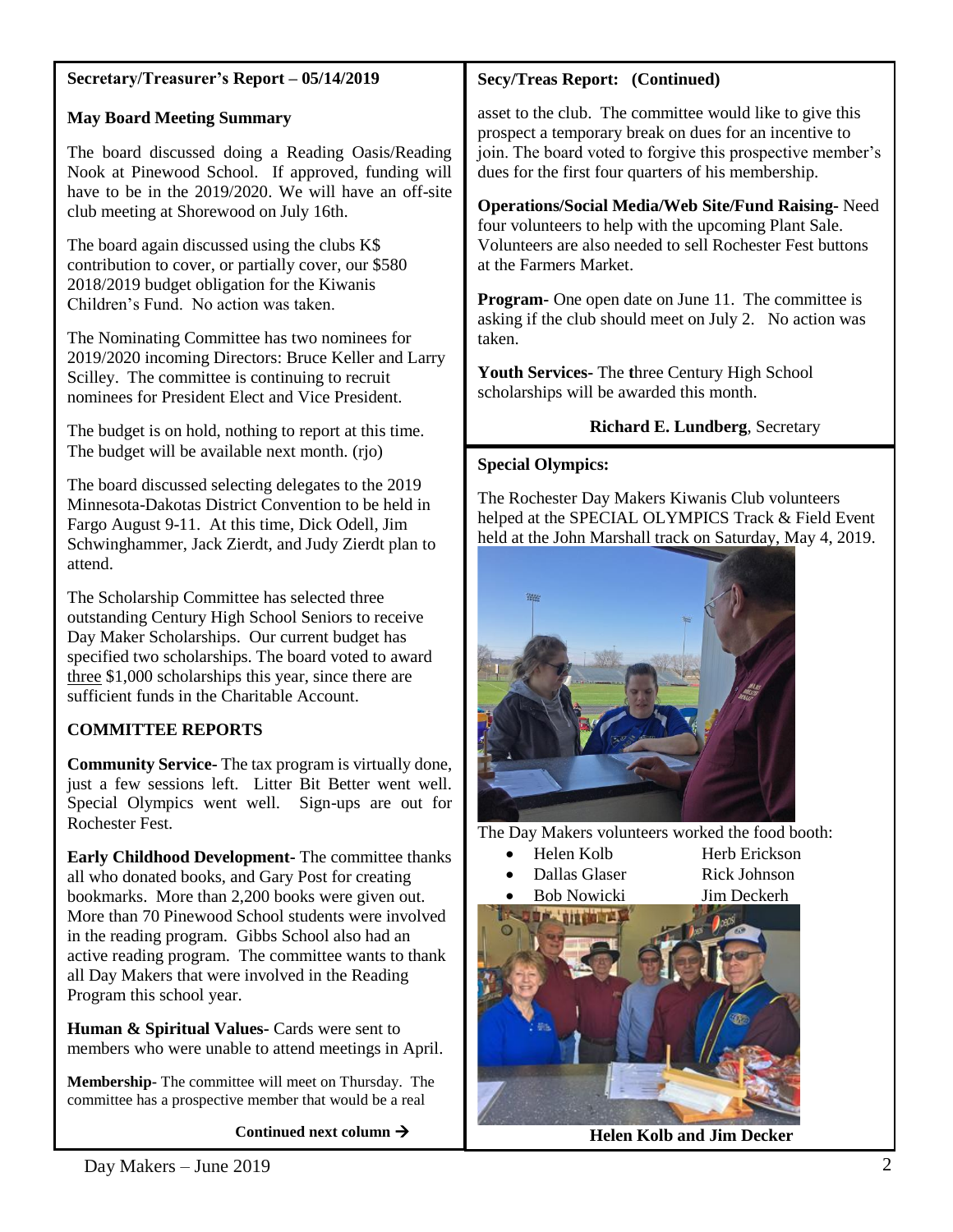### **Presidents Corner:** Continued from page 1

Our goal is to sell 800 buttons which will raise \$1000 dollars or viewing it another way, one scholarship for a Century High School student. From the  $25<sup>th</sup>$  to the  $29<sup>th</sup>$ , is the Kiwanis international Convention in Orlando. If any of you are going, please bring me a Mickey Mouse hat  $\circled{c}$ . Lots of anniversaries this month, congratulations to all you love birds!

### **Jim Schwinghammer**, President 2018-2019

# **Best Joke of Month:**

Nebraska football helmet "N" – stands for Knowledge! Math test for football player to graduate  $\ldots$  2 + 2 = ? Graduating football players says … 4 Graduating class yells ….. Give him one more chance!

## **Dick Odell and Fred Hodges**

# **Kiwanis Honker's Baseball Dinner/Social**:

Now that spring has arrived, please begin planning to join your fellow Kiwanians and guests to celebrate summer at a Honker's Baseball game on **Friday June 14th** in Rochester. Dinner and social will be from 6:00- 7:30pm – you will be able to enjoy "all you want" of your ball park favorites in the camaraderie of fellow Kiwanis members, families, friends and perspective members. For the entertainment and game, our group will have seats behind home plate in the covered grandstand (with a seat back). First pitch takes place at 7:05pm.

Our tickets are \$20 which includes Dinner, beverages (does not include alcohol), game and entertainment.

**Before May 6th, please send payment for tickets along with your club name and telephone number to:** Rochester Honkers CO: Kayla Piltz, 307 East Center St, Rochester, MN 55904

If you have any questions about the event or submitting payment, you are welcome to contact Randy Schmidt or Kayla Piltz, Rochester Honkers at Cell- 715-829- 1199 Office- 507-289-1170 [kayla@rochesterhonkers.com](mailto:kayla@rochesterhonkers.com)

Randy Schmidt KI Imm. Past Lt. Governor 2018-2019

## **Hy-Vee North Work Team:**

The Hy-Vee North Asst Mngr Joey Smith, offered our Day Makers club a quick \$500 if we could assemble a new load of summer backyard furniture after our meeting.



So a team of "handyman and handywomen" was quickly formed and armed with hammer, screwdrivers and other power tools and "hi-ho hi-ho it's off to work they go!"



Four hours later the team added another \$500 to our service account. Thank you Larry S, Larry K, George H, Bob N, Gary P, Kathy D, Don C and others.

Weather was perfect outside and "A good time was had by all."

**Don Cain**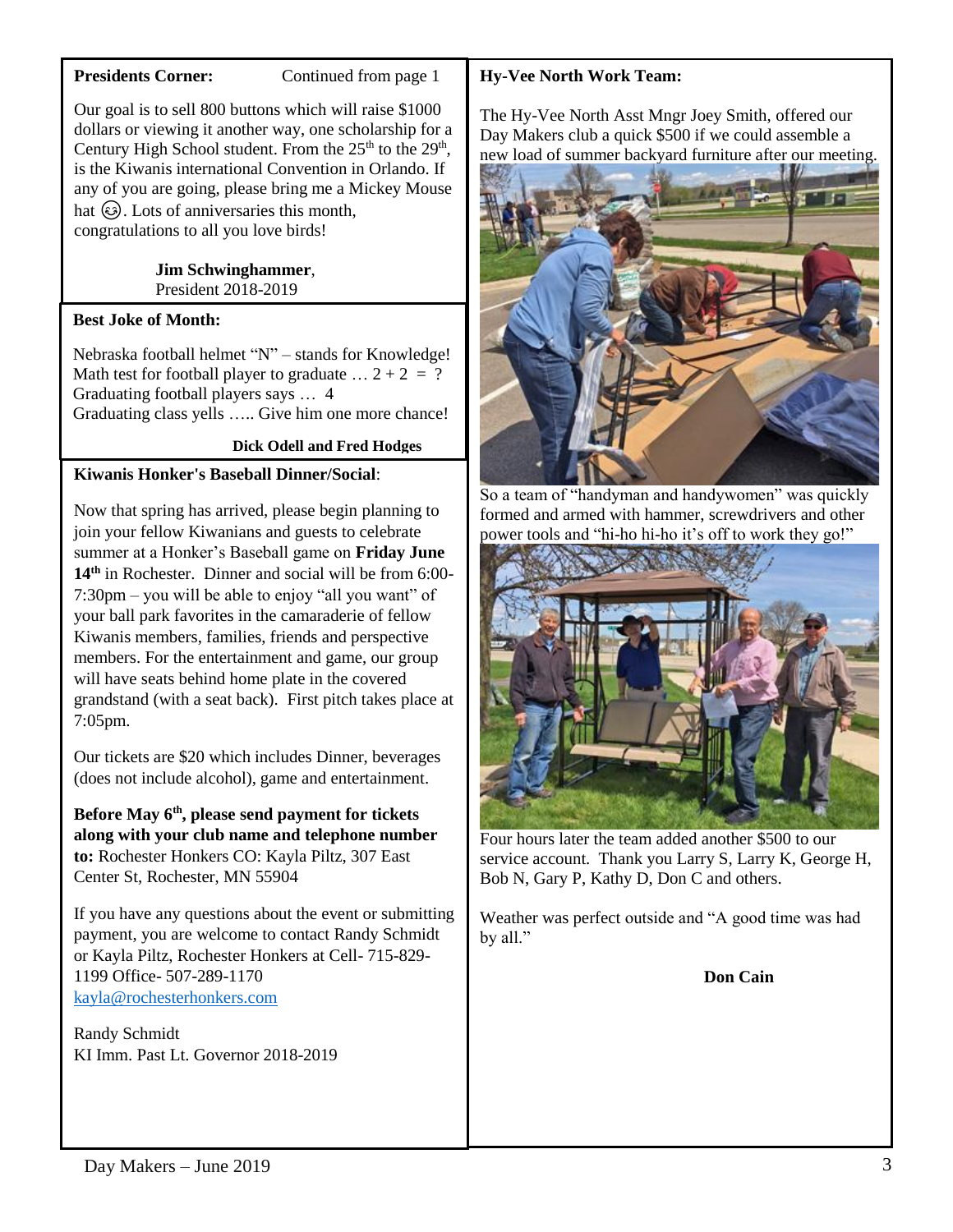#### **Reading Program: Harriet Bishop K-Kids**

Welcome Mayor Norton to Harriet Bishop K-Kids meeting and reading program.



Many thanks to the team of Kiwanians and the K-Kids Advisors for an informative and fun day with mayor.



The K-Kids loved the reading and Mayor Norton's visit to their school.



**Helen Kolb and Ken Redding**

#### **Reading Program: Riverside K-Kids**

Reading Awards Day at Riverside K-Kids.



Lots of proud smiling faces with their awards, bookmarks and books.



They loved their bookmarks and books.



Total books given out -2000+ and 900 bookmarks.

## **Helen Kolb and Ken Reding**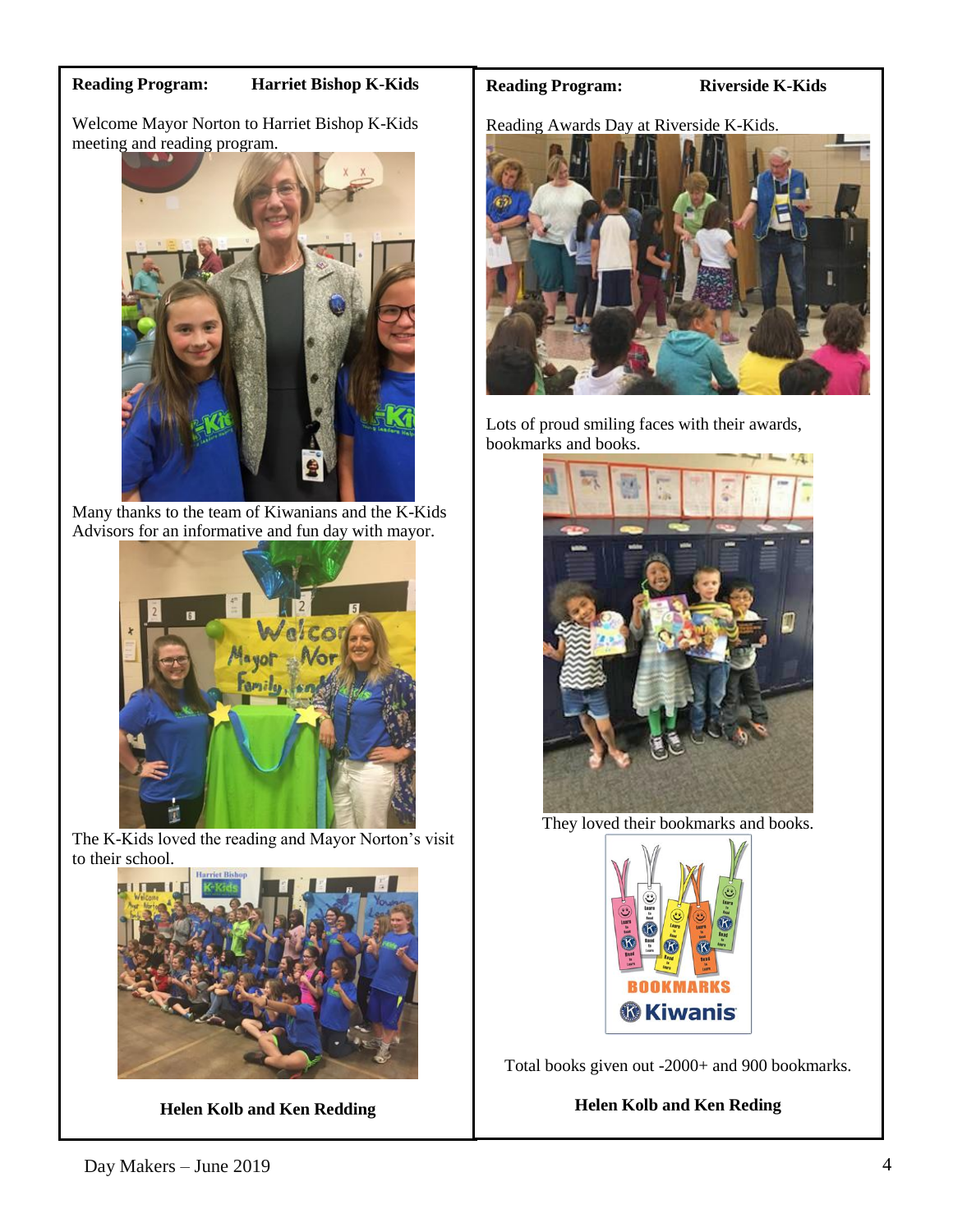## **Book Reading Program:** YE Final Report

Rochester Day Makers concluded the school year with a large used book giveaway. It really began when Rick Johnson and Jim Decker said that Christmas Anonymous had 20 boxes of books in storage that they would like to see given away (have been going in and out of storage numerous times). Schools were contacted regarding this book giveaway for exact numbers of students and expressed enthusiasm for it.

On a cold, windy day about a dozen of our members, plus three spouses, gathered at the Storage Unit and sorted and re-boxed books. These were sorted for 1- 3rd graders and 4-5 graders. Dick Vrieze then contacted Friends of the Library and Salvation who generously gave us many more boxes of good usable books. Dick and Ruth did most of this sorting at their home.

Garry Post created signs for the distribution tables at the schools and also made 900 very nice books markers, which some of our members helped to finish up by putting ribbons through them (photo of book markers included in Newsletter).

Rick Johnson delivered 400+ books to Harriett Bishop. At the last K-Kids meeting there, our members were thanked very much for the books.

George Heyne and Dick Vrieze delivered 580 books to Riverside (photo of students during distribution in newsletter).



Continued next column  $\rightarrow$ 

## **Book Reading Program:** (Continued)

George and Dick also delivered 540 books to Pinewood.



Becky Hopson and Dick delivered 700 books to Gibbs School.



These books were all distributed to students toward end of May with the hope that students will continue reading during the summer and exchange books with their friends so they are well used.

A total of 2220+ books were given.

Thanks to all of you who helped with this such worthy project.

## **Dick and Ruth Vrieze**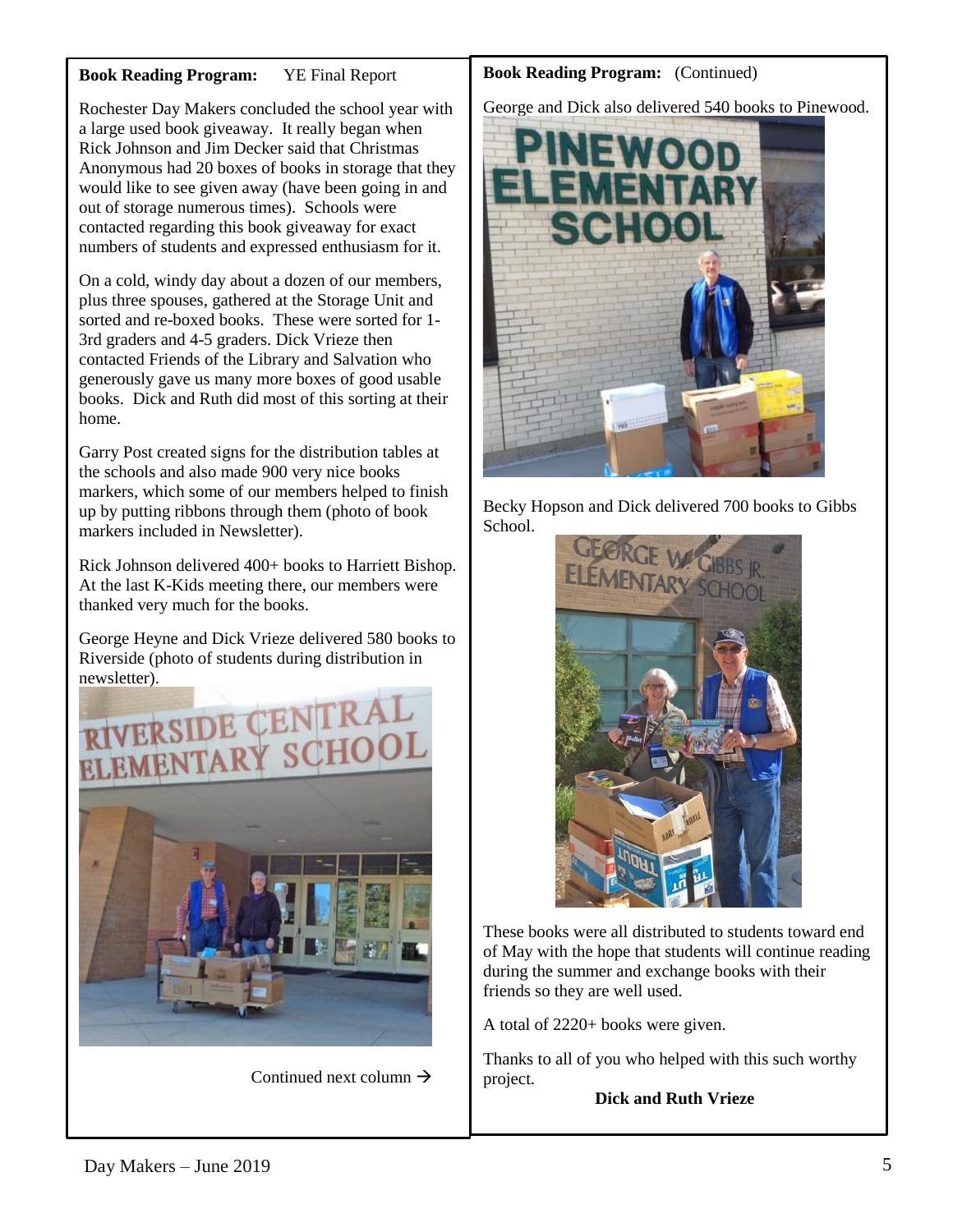# **Century Key Club Scholarships/Letters:**

The Century HS Key Club met Friday May 17th to honor their scholarship and letter winners. The officers for next year were announced and they were presented with roses. Three of the officers for next year.



Our Kiwanis club treated everyone attending to pizza and sodas. Chris awarding letters for completing volunteer hours required.



Our three \$1,000.00 scholarship winners! The colleges they will be attending are Viterbo, Northwestern and Vancouver.



Continued next column  $\rightarrow$ 

# **Century Key Club: (Continued)**

Bill Snyder, the long time liaison to the Century Key Club, Chris Gathje, the Century HS Key Club advisor and Helen Kolb.



And a "Good time was had by all !"



**Helen Kolb and Dick Odell**